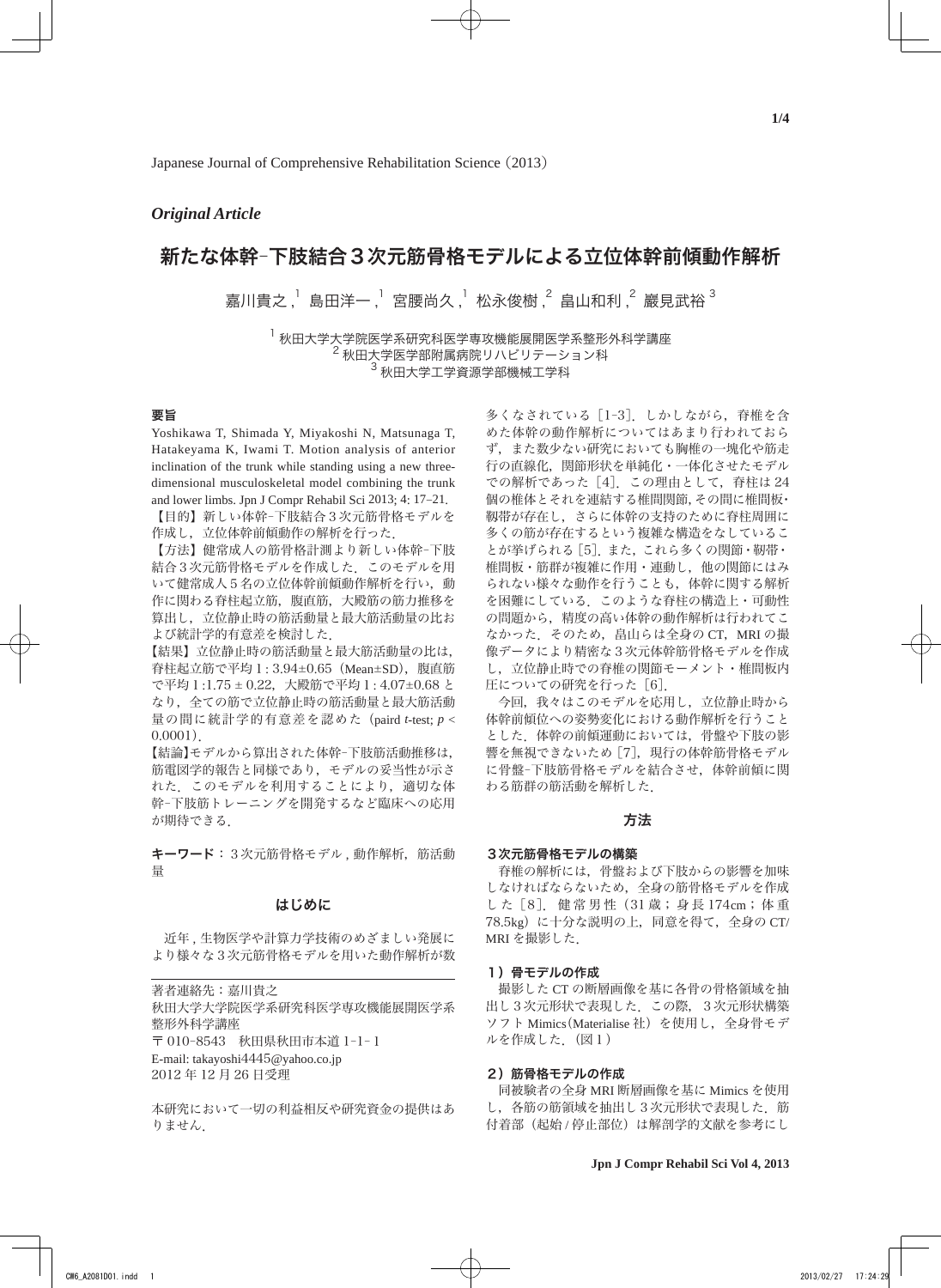

# 表1. 筋骨格モデルに使用した筋

## 体幹筋

腹直筋・内腹斜筋・外腹斜筋・腰方形筋・大腰筋・腸肋筋・最長筋・棘筋・半棘筋・多裂筋・回旋筋・ 横突間筋・棘間筋

#### 下肢帯筋

大殿筋・中殿筋・小殿筋・大腿方形筋・梨状筋・上双子筋・下双子筋・内閉鎖筋・外閉鎖筋・腸骨筋 大腿筋

縫工筋・大腿直筋・外側広筋・内側広筋・中間広筋・薄筋・恥骨筋・長内転筋・短内転筋・大内転筋・ 小内転筋・大腿二頭筋・半腱様筋・半膜様筋

#### 下腿筋

前脛骨筋・長趾伸筋・第三腓骨筋・長母趾伸筋・長腓骨筋・短腓骨筋・腓腹筋・ヒラメ筋・足底筋群・ 後脛骨筋・長趾屈筋・長母趾屈筋

た[9–11].また,筋の走行およびボリュームをより 正確に再現するために Wrapping 手法を用いている [12, 13].Wrapping 手法とは,筋の起始停止を最短 経路で幾何形状に結ぶ手法である. モデルの筋は表1 に示した.全ての筋には断面積から最適長における最 大筋力をあたえた.各関節は3次元分析で使われてい るいわゆる球体関節として定義,関節可動域を過去の 研究を基にそれぞれ定義した [6]. このようにして 得られた情報を Equivalent Impedance Characteristics Analysis System(EICAS)(豊田中央研究所)上にて 再現,筋骨格モデルを作成した(図2).

#### 動作計測

 対象は健常男性5名(平均年齢 22.4 歳,平均身長 172cm,平均体重 64.3kg),3次元動作解析装置 VICON MX system(VICON Oxford Metrics 社)を使用 し,立位静止時から体幹最大前傾位までの屈曲相と体 幹最大前傾から立位静止時に戻る伸展相までの動作を 7台のカメラで計測した.被験者には反射マーカーを 頭頂,第7頚椎(C7),第3胸椎(T3),第8胸椎(T8), 第 12 胸椎 (T12), 第3 腰椎 (L3), 胸骨上端, 剣状 突起,および左右の肩峰,上腕骨外側上顆,尺骨茎状 突起,上後腸骨棘,上前腸骨棘,大腿中間点,膝外側 点,下腿中間点,足関節外果,第2中足骨骨頭,踵の 30 点に貼付した.(図3)

 計測で得られた身体各所の位置データ・床反力を基 に関節トルクとモーメントアームを算出, 関節トルク = モーメントアーム × 筋力のつり合い式より各筋の筋 力を推定した.体幹前傾に関わる脊柱起立筋,腹直筋, 大殿筋の筋力を推定し,各筋の立位静止時の筋活動量 を1として屈曲相 30°,屈曲相 60°,最大前傾,伸展 相 60°,伸展相 30°の比を算出した.さらに,各筋の 立位静止時の筋活動量と最大筋活動量に統計学的有意 差があるか paird *t*-test で検討し,有意水準 0.01 未満 で有意差ありとした.

#### 結果

 脊柱起立筋では,屈曲相中に筋活動が漸増した後, 最大前傾位ないし立位静止時に戻るまでの伸展相早期 でピークがみられ(図4–a),立位静止時の筋活動量 と最大筋活動量の比は平均1: 3.94±0.65(Mean± SD)となり,両者間に統計学的有意差を認めた(paird *t*-test;  $p < 0.0001$ ).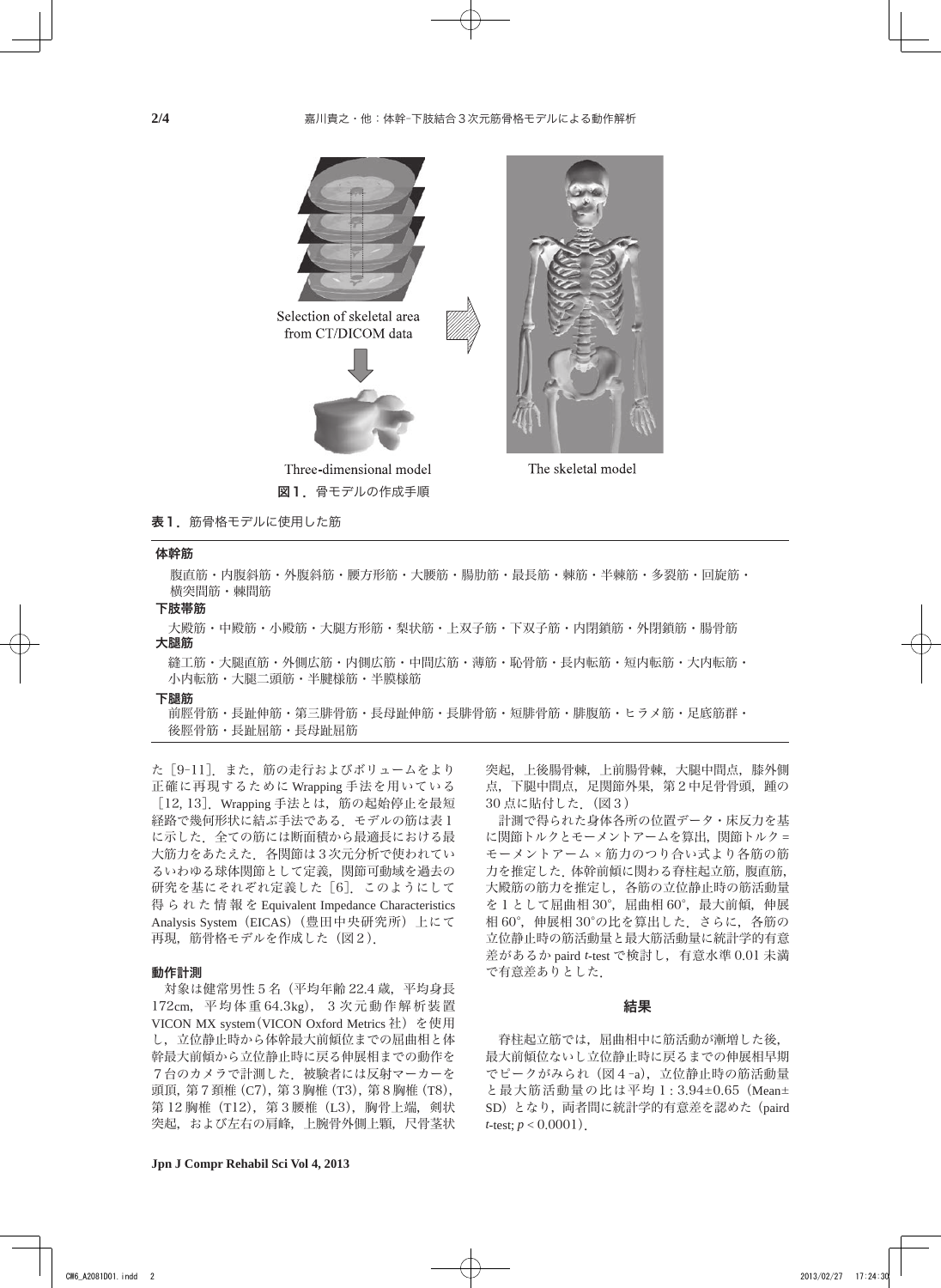





B) Reconstruction of muscles



C) Musculoskeletal model

図2. 筋骨格モデルの作成手順



図3. マーカー貼付部位

 腹直筋は立位静止時から最大前傾位に至る屈曲相, 特に前傾角 60° から筋活動が活発になり最大前傾位 までピークとなる傾向がみられ (図4-b), 立位静止 時の筋活動量と最大筋活動量の比は平均1:1.75±0.22 となり, 両者間に統計学的有意差を認めた (paird *t*-test;  $p < 0.0001$ ).

大殿筋は, 最大前傾位から伸展相 60° までにピーク となる傾向がみられ (図4-c), 立位静止時の筋活動 量と最大筋活動量の比は平均1:4.07±0.68となり, 両 者間に統計学的有意差を認めた(paird *t*-test; *p* < 0.0001).



図4. 立位体幹前傾動作中の筋活動推移(立位静止 時筋活動量を1としたときの相対比) a)脊柱起立筋 b)腹直筋 c)大殿筋

### 考察

 体幹前傾運動は,脊椎と骨盤,股関節の複合運動で あり[14, 15],動作解析においては脊椎のみならず 骨盤から下肢を含めたモデルでの検証が必要と思われ た.また,現行モデルは死体からの解剖学的データを 基にしており,筋走行が直線化している,筋ボリュー